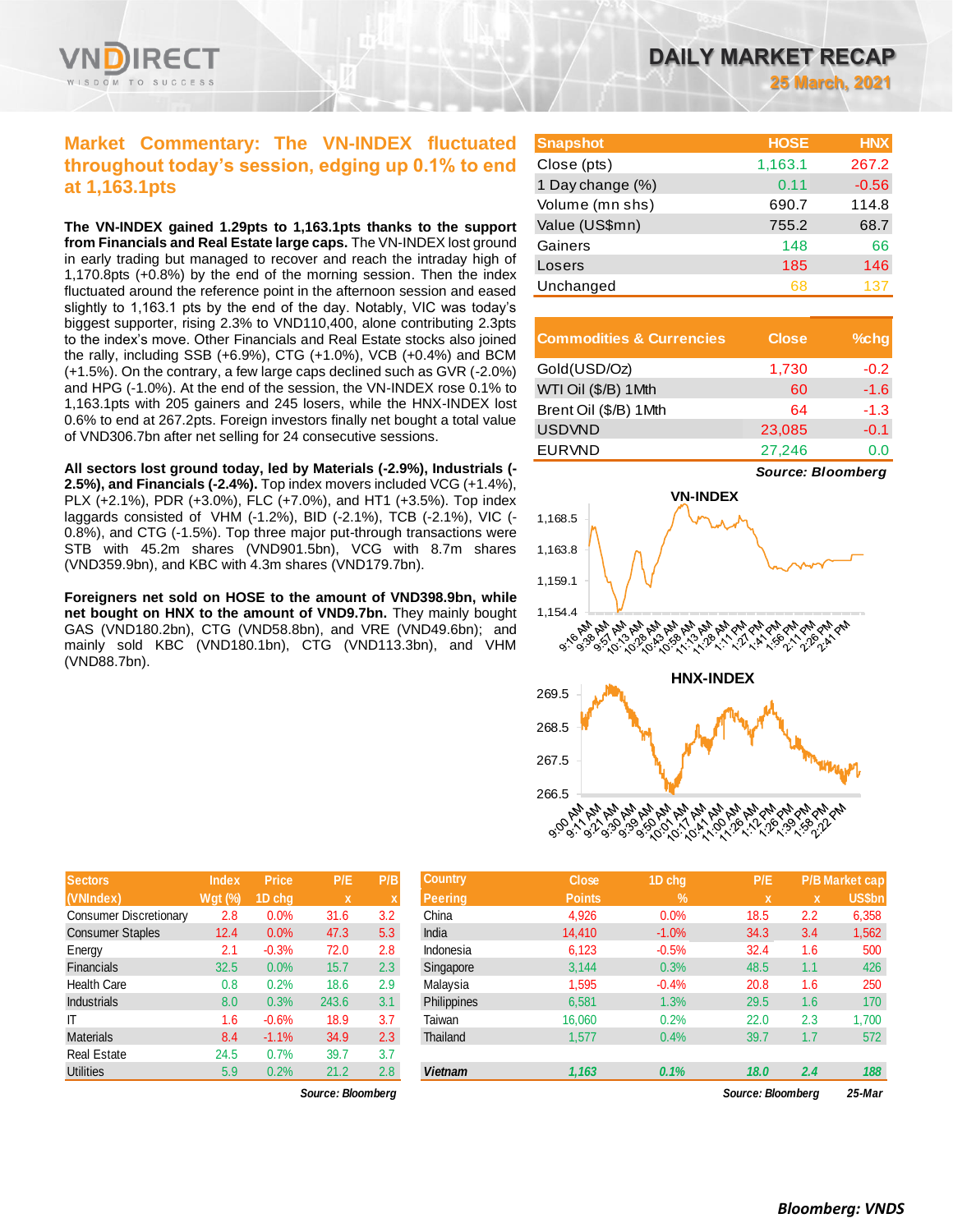

## **Market News**

### **The 'Saudi Put' to Fuel a Rebound in Oil Prices: BNEF**

Front-month Brent crude prices rebounded to US\$64.4/bbl on Wednesday after declining to US\$60.8/bbl the previous day. The correction was driven by a recalibration of expectations for the demand recovery, with Covid-19 cases surging in Europe, but the rebound shows the extent to which OPEC+ cuts have underwritten the near-term outlook for crude. *(Bloomberg)*

#### **Five suburban districts to become inner districts, land price soars**

The plan to turn some suburban districts in HCM City into inner districts is only on paper but it has triggered a new land fever in localities. The HCM City Department of Home Affairs has reported to the city's People Committee on the preparation for the plan to convert some suburban districts into inner districts in the 2021-2030 period. The districts include Can Gio, Cu Chi, Binh Chanh, Hoc Mon and Nha Be. Because urbanization among some districts has been going rapidly, the department has proposed changing Hoc Mon, Binh Chanh and Nha Be to inner districts or cities belonging to HCMC in the 2021-2025 period. The change for Cu Chi and Can Gio would occur in the 2025-2030 period. In Hoc Mon, Cu Chi, Binh Chanh and Nha Be, the land price escalates every time news about the district upgrading into inner districts is released. A veteran real estate investor said the land price has been increasing rapidly in the last four years in Binh Chanh. The average land price there has surged from VND28m per square meter in 2018 to VND40m. In Binh Hung communes and localities near HCM City's central area, land is traded at VND90m per square meter. At Trung Son residential quarter, land is offered at VND130m per square meter. At a conference on March 18, HCMC Mayor Nguyen Thanh Phong requested the Department of Home Affairs to report about the plan on converting 5 suburban districts into inner districts again. *(Vietnamnet.vn)*

## **Notable Corporate Events**

**Phu Nhuan Jewelry JSC (PNJ VN, HOSE) – 2M21 business results:** PNJ reported its 2M21 revenue at VND5,010bn (+37.4% yoy) and profit after tax at VND380bn (+11.2% yoy). *(Ndh.vn)*

*<to be continued>*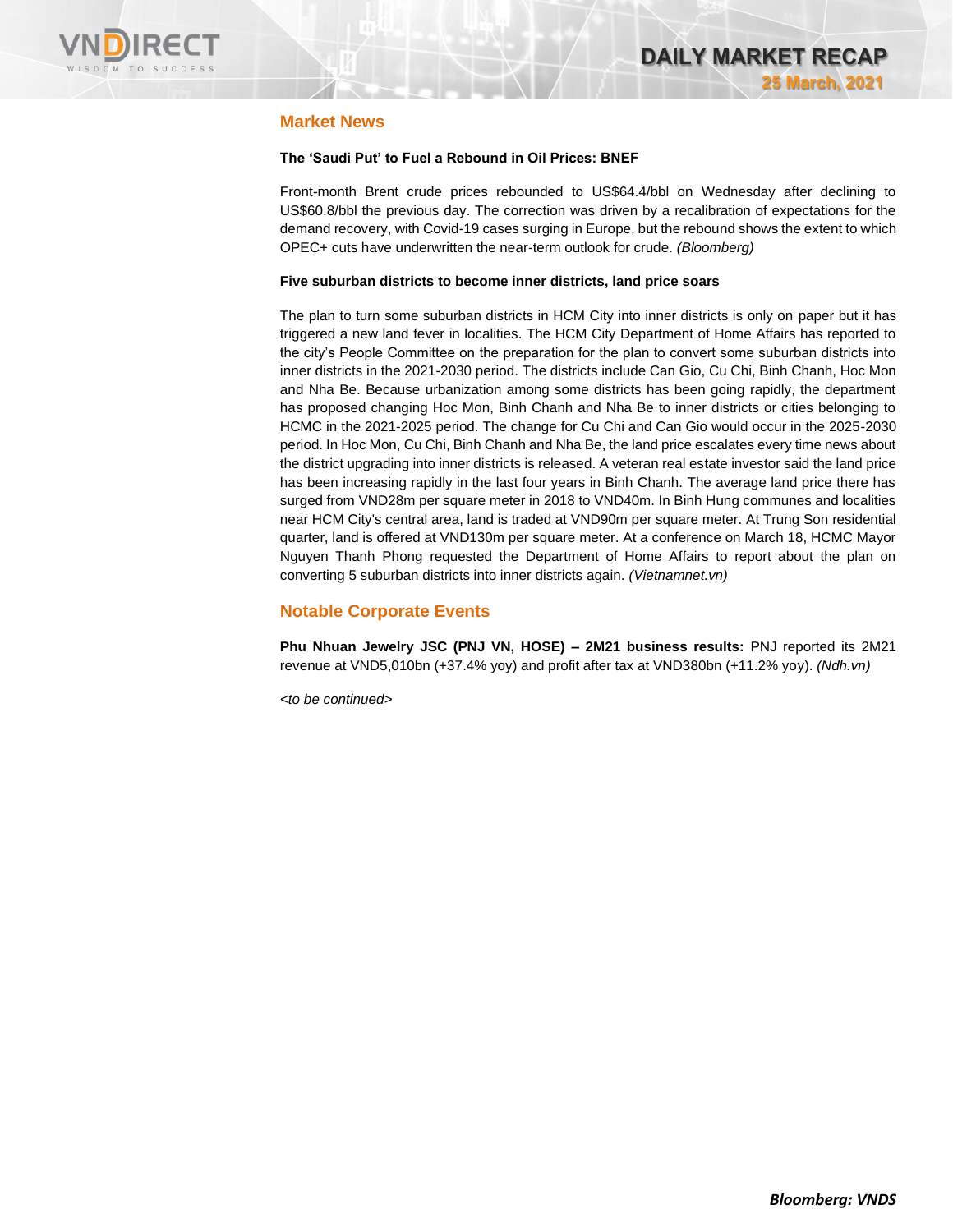

# **COVERAGE SUMMARY**

|               |                    | <b>Adjusted target</b> |                       |               |                |                      |
|---------------|--------------------|------------------------|-----------------------|---------------|----------------|----------------------|
| <b>Ticker</b> | <b>Close price</b> |                        | <b>Dividend yield</b> | <b>Upside</b> | Recommendation | <b>Latest report</b> |
|               |                    | price                  |                       |               |                |                      |
| PC1           | 27,700             | 17,200                 | 0.0%                  | $-37.9%$      | <b>ADD</b>     | Link                 |
|               |                    |                        |                       |               |                |                      |
| <b>LPB</b>    | 15,950             | 15,900                 | 0.0%                  | $-0.3%$       | <b>HOLD</b>    | Link                 |
| NLG           | 34,300             | 38,000                 | 1.3%                  | 12.1%         | ADD            | Link                 |
| <b>ACV</b>    | 73,600             | 87,500                 | 1.2%                  | 20.1%         | <b>ADD</b>     | Link                 |
| <b>DPM</b>    | 19,350             | 17,100                 | 5.0%                  | $-6.7%$       | <b>HOLD</b>    | Link                 |
| QNS           | 43,200             | 44,300                 | 1.1%                  | 3.6%          | <b>ADD</b>     | Link                 |
| <b>VCB</b>    | 95,100             | 111,400                | 0.8%                  | 18.0%         | <b>ADD</b>     | $Link$               |
| <b>MBB</b>    | 27,550             | 35,900                 | 0.0%                  | 30.3%         | <b>ADD</b>     | Link                 |
| <b>VPB</b>    | 43,250             | 44,300                 | 0.0%                  | 2.4%          | ADD            | Link                 |
| <b>TCM</b>    | 93,500             | 59,800                 | 1.0%                  | $-35.1%$      | <b>REDUCE</b>  | Link                 |
| <b>HPG</b>    | 45,000             | 47,300                 | 1.1%                  | 6.2%          | ADD            | Link                 |
| <b>PVT</b>    | 16,900             | 19,800                 | 3.0%                  | 20.1%         | ADD            | Link                 |
| <b>STK</b>    | 30,300             | 30,200                 | 4.6%                  | 4.2%          | <b>ADD</b>     | Link                 |
| <b>PNJ</b>    | 85,000             | 99,500                 | 2.1%                  | 19.2%         | ADD            | Link                 |
| KDH           | 30,900             | 35,100                 | 1.6%                  | 15.2%         | <b>HOLD</b>    | Link                 |
| ACB           | 32,050             | 35,400                 | 0.0%                  | 10.5%         | ADD            | Link                 |
| GAS           | 90,300             | 89,100                 | 3.5%                  | 2.2%          | ADD            | Link                 |
| <b>PVS</b>    | 22,200             | 22,400                 | 3.2%                  | 4.1%          | <b>HOLD</b>    | Link                 |
| <b>PVD</b>    | 21,700             | 22,900                 | 0.0%                  | 5.5%          | <b>HOLD</b>    | <b>Link</b>          |
| <b>MSH</b>    | 48,100             | 48,700                 | 7.3%                  | 8.5%          | <b>ADD</b>     | Link                 |
| <b>MWG</b>    | 128,800            | 173,000                | 1.1%                  | 35.5%         | ADD            | <b>Link</b>          |
| <b>POW</b>    | 12,600             | 13,300                 | 2.4%                  | 7.9%          | ADD            | Link                 |
| <b>TCB</b>    | 39,350             | 40,400                 | 0.0%                  | 2.7%          | ADD            | Link                 |
| <b>PPC</b>    | 24,650             | 27,400                 | 8.8%                  | 20.0%         | <b>ADD</b>     | <b>Link</b>          |
| <b>VIB</b>    | 43,100             | 35,000                 | 0.0%                  | $-18.8%$      | HOLD           | <b>Link</b>          |
| <b>KBC</b>    | 38,200             | 29,600                 | 1.3%                  | $-21.2%$      | N/A            | Link                 |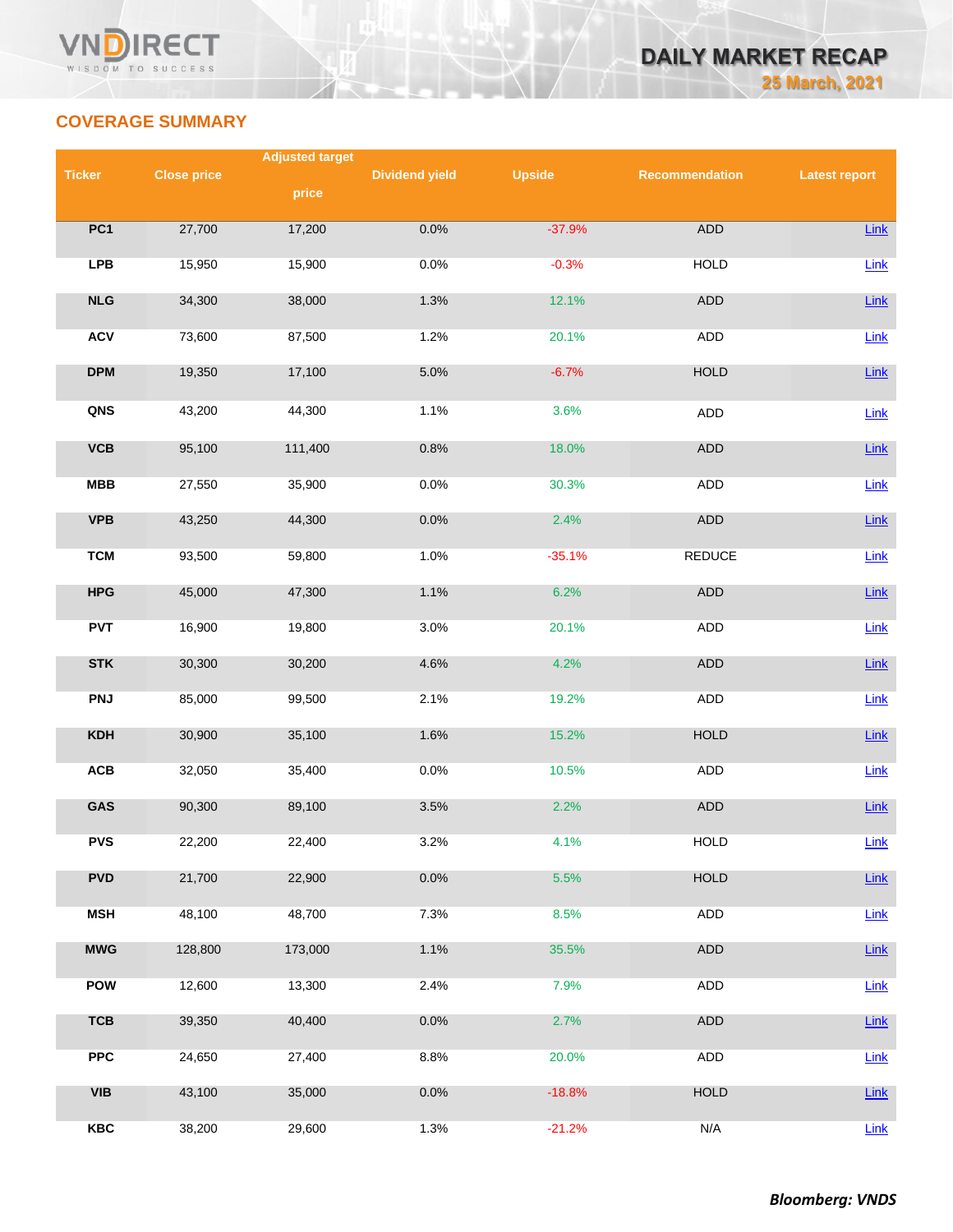

# **DAILY MARKET RECAP**

**25 March, 2021**

|                         |                    | <b>Adjusted target</b> |                       |               |                       |                      |
|-------------------------|--------------------|------------------------|-----------------------|---------------|-----------------------|----------------------|
| <b>Ticker</b>           | <b>Close price</b> |                        | <b>Dividend yield</b> | <b>Upside</b> | <b>Recommendation</b> | <b>Latest report</b> |
|                         |                    | price                  |                       |               |                       |                      |
| <b>VNM</b>              | 98,500             | 127,000                | 3.9%                  | 32.8%         | <b>ADD</b>            | <b>Link</b>          |
|                         |                    |                        |                       |               |                       |                      |
| <b>VHM</b>              | 96,700             | 134,300                | 0.0%                  | 38.9%         | <b>ADD</b>            | Link                 |
| <b>VJC</b>              | 128,100            | 143,100                | 0.0%                  | 11.7%         | <b>HOLD</b>           | Link                 |
| <b>VHC</b>              | 38,550             | 50,000                 | 5.3%                  | 35.0%         | <b>ADD</b>            | Link                 |
| <b>VRE</b>              | 32,850             | 38,000                 | 4.4%                  | 20.1%         | <b>ADD</b>            | $Link$               |
| <b>GMD</b>              | 33,000             | 35,900                 | 5.1%                  | 13.9%         | <b>HOLD</b>           | Link                 |
| $\overline{\text{DBC}}$ | 58,200             | 52,300                 | 2.6%                  | $-7.6%$       | <b>HOLD</b>           | Link                 |
| <b>FPT</b>              | 76,600             | 87,200                 | 2.6%                  | 16.4%         | ADD                   | Link                 |
| <b>MML</b>              | 54,900             | 60,500                 | 0.0%                  | 10.2%         | <b>ADD</b>            | <b>Link</b>          |
| <b>CRE</b>              | 30,400             | 18,300                 | 2.1%                  | $-37.7%$      | <b>ADD</b>            | Link                 |
| NT <sub>2</sub>         | 22,350             | 28,400                 | 8.9%                  | 36.0%         | <b>ADD</b>            | Link                 |
| <b>VTP</b>              | 89,000             | 130,700                | 1.5%                  | 48.4%         | <b>ADD</b>            | Link                 |
| <b>SCS</b>              | 131,000            | 161,400                | 4.4%                  | 27.6%         | <b>ADD</b>            | $Link$               |
| <b>HDG</b>              | 43,200             | 50,300                 | 2.7%                  | 19.1%         | <b>ADD</b>            | Link                 |
| <b>DRC</b>              | 28,200             | 25,500                 | 3.5%                  | $-6.0%$       | <b>ADD</b>            | <b>Link</b>          |
| <b>PLC</b>              | 27,600             | 30,900                 | 7.2%                  | 19.2%         | <b>ADD</b>            | Link                 |
| <b>KDC</b>              | 51,000             | 65,000                 | 3.2%                  | 30.6%         | <b>ADD</b>            | Link                 |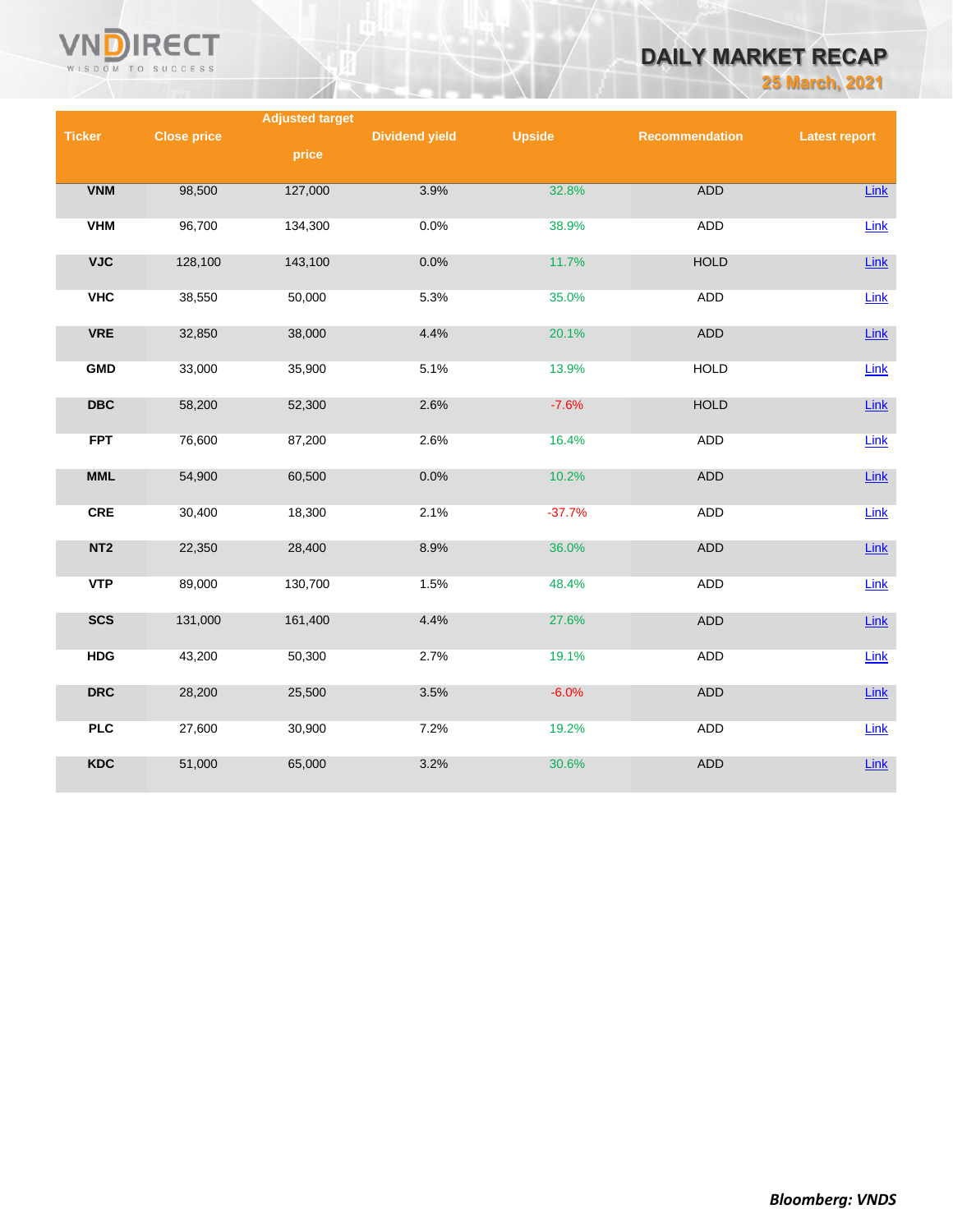## **MARKET MOVEMENTS**

WISDOM TO SUCCESS

VND

**RECT** 

|                                  | <b>HOSE</b> |       |      |         |              |  |  |  |  |  |
|----------------------------------|-------------|-------|------|---------|--------------|--|--|--|--|--|
| <b>VND</b><br><b>Top gainers</b> |             |       |      |         |              |  |  |  |  |  |
| <b>Ticker</b>                    | Last        | Cha   | %chq | Vol.    | <b>Index</b> |  |  |  |  |  |
|                                  | Price       |       |      |         | impact       |  |  |  |  |  |
| <b>SSB</b>                       | 21,550      | 1,400 | 6.95 | 1.46MLN | 0.449        |  |  |  |  |  |
| <b>SGR</b>                       | 35,500      | 2,300 | 6.93 | 413,100 | 0.037        |  |  |  |  |  |
| <b>EVG</b>                       | 10,500      | 680   | 6.92 | 1.06MLN | 0.011        |  |  |  |  |  |
| <b>HOT</b>                       | 40,250      | 2,600 | 6.91 | 700     | 0.006        |  |  |  |  |  |
| <b>CLW</b>                       | 25,650      | 1,650 | 6.88 | 300     | 0.006        |  |  |  |  |  |

| <b>Top losers</b> |        |          |         |         |              |  |  |
|-------------------|--------|----------|---------|---------|--------------|--|--|
| <b>Ticker</b>     | Last   | Cha      | $%$ chq | Vol.    | <b>Index</b> |  |  |
|                   | Price  |          |         |         | impact       |  |  |
| TS4               | 6,510  | -490     | $-7.00$ | 120,600 | $-0.002$     |  |  |
| <b>SVI</b>        | 82,700 | $-6,200$ | $-6.97$ | 5,100   | $-0.021$     |  |  |
| <b>RIC</b>        | 15,750 | $-1,150$ | $-6.80$ | 15,800  | $-0.009$     |  |  |
| LAF               | 15,000 | $-1,000$ | $-6.25$ | 15,600  | $-0.004$     |  |  |
| <b>BRC</b>        | 14,550 | $-950$   | $-6.13$ | 12,600  | $-0.003$     |  |  |

| <b>Top index movers</b> |              |       |         |               |              |  |  |  |
|-------------------------|--------------|-------|---------|---------------|--------------|--|--|--|
| <b>Ticker</b>           | Last         | Cha   | $%$ chq | Vol.          | <b>Index</b> |  |  |  |
|                         | <b>Price</b> |       |         |               | impact       |  |  |  |
| VIC                     | 110,400      | 2,500 | 2.32    | 4.32MLN       | 2.246        |  |  |  |
| <b>SSB</b>              | 21,550       | 1,400 | 6.95    | 1.46MLN       | 0.449        |  |  |  |
| <b>CTG</b>              | 39,400       | 400   |         | 1.03 14.67MLN | 0.396        |  |  |  |
| <b>VCB</b>              | 95,100       | 400   | 0.42    | 1.16MLN       | 0.394        |  |  |  |
| <b>HVN</b>              | 32,350       | 850   | 2.70    | 1.54MLN       | 0.320        |  |  |  |

| <b>Top index laggers</b> |              |        |         |                | <b>VND</b>   |
|--------------------------|--------------|--------|---------|----------------|--------------|
| <b>Ticker</b>            | Last         | Cha    | %chq    | Vol.           | <b>Index</b> |
|                          | <b>Price</b> |        |         |                | impact       |
| <b>GVR</b>               | 27,600       | -550   | -1.95   | 4.81MLN        | $-0.584$     |
| <b>VPB</b>               | 43,250       | $-850$ | $-1.93$ | 2.26MLN        | $-0.555$     |
| <b>VHM</b>               | 96.700       | $-500$ | $-0.51$ | 2.40MLN        | $-0.445$     |
| <b>HPG</b>               | 45,000       | $-450$ |         | -0.99 19.93MLN | $-0.396$     |
| <b>VRE</b>               | 32,850       | $-550$ | -1.65   | 5.29MLN        | $-0.340$     |

| <b>VND</b><br><b>Top liquidity</b> |              |        |         |         |              |  |  |  |  |
|------------------------------------|--------------|--------|---------|---------|--------------|--|--|--|--|
| <b>Ticker</b>                      | Last         | Cha    | %chq    | Val.    | <b>Index</b> |  |  |  |  |
|                                    | <b>Price</b> |        |         | (VNDbn) | impact       |  |  |  |  |
| VCI                                | 60,700       | $-900$ | $-1.46$ | 102     | $-0.040$     |  |  |  |  |
| <b>HHP</b>                         | 17,300       | 0      | 0.00    | 4       | 0.000        |  |  |  |  |
| <b>HMC</b>                         | 17,800       | $-200$ | $-1.11$ | 0       | $-0.001$     |  |  |  |  |
| <b>SJF</b>                         | 2,870        | $-10$  | $-0.35$ | 3       | 0.000        |  |  |  |  |
| <b>TVB</b>                         | 13,900       | $-100$ | $-0.71$ | 2       | $-0.001$     |  |  |  |  |

|              |              | <b>HOSE</b> |         |         |              |                    |              | <b>HNX</b> |         |         |              |
|--------------|--------------|-------------|---------|---------|--------------|--------------------|--------------|------------|---------|---------|--------------|
| Top gainers, |              |             |         |         | <b>VND</b>   | <b>Top gainers</b> |              |            |         |         | <b>VND</b>   |
| Ticker       | Last         | Chg         | $%$ chg | Vol.    | <b>Index</b> | Ticker             | Last         | Chg        | $%$ chg | Vol.    | <b>Index</b> |
|              | <b>Price</b> |             |         |         | impact       |                    | <b>Price</b> |            |         |         | impact       |
| SSB          | 21,550       | 1,400       | 6.95    | 1.46MLN | 0.449        | DL <sub>1</sub>    | 17,600       | 1.600      | 10.00   | 10.500  | 0.109        |
| <b>SGR</b>   | 35,500       | 2,300       | 6.93    | 413.100 | 0.037        | <b>DST</b>         | 4,400        | 400        | 10.00   | 3.36MLN | 0.018        |
| EVG          | 10,500       | 680         | 6.92    | 1.06MLN | 0.011        | VNT                | 80,000       | 7,200      | 9.89    | 1.100   | 0.019        |
| НОТ          | 40.250       | 2,600       | 6.91    | 700     | 0.006        | DC <sub>2</sub>    | 17,800       | 1,600      | 9.88    | 54,300  | 0.003        |
| CLW          | 25,650       | 1,650       | 6.88    | 300     | 0.006        | <b>SDC</b>         | 9,100        | 800        | 9.64    | 7,100   | 0.001        |
|              |              |             |         |         |              |                    |              |            |         |         |              |

| <b>Top losers</b> |              |          |         |         | <b>VND</b>   | <b>Top losers</b> |              |          |         |         | <b>VND</b>   |
|-------------------|--------------|----------|---------|---------|--------------|-------------------|--------------|----------|---------|---------|--------------|
| Ticker            | Last         | Chg      | $%$ chg | Vol.    | <b>Index</b> | Ticker            | Last         | Chg      | $%$ chg | Vol.    | <b>Index</b> |
|                   | <b>Price</b> |          |         |         | impact       |                   | <b>Price</b> |          |         |         | impact       |
| TS4               | 6.510        | -490     | $-7.00$ | 120,600 | $-0.002$     | <b>BTW</b>        | 35,300       | $-3.300$ | $-9.95$ | 100     | $-0.008$     |
| <b>SVI</b>        | 82,700       | $-6,200$ | $-6.97$ | 5,100   | $-0.021$     | VE4               | 26,900       | $-2,200$ | $-9.73$ | 3.800   | $-0.002$     |
| <b>RIC</b>        | 15.750       | $-1.150$ | $-6.80$ | 15.800  | $-0.009$     | DTD               | 37.500       | 1.100    | $-9.64$ | 613.800 | $-0.099$     |
| LAF               | 15.000       | $-1,000$ | $-6.25$ | 15,600  | $-0.004$     | <b>CJC</b>        | 16,900       | 0        | $-9.63$ | 400     | $-0.001$     |
| <b>BRC</b>        | 14,550       | $-950$   | $-6.13$ | 12,600  | $-0.003$     | TST               | 10,400       | 0        | $-9.57$ | 6,500   | $-0.004$     |

|            | <b>Top index movers</b> |       |      |               | <b>VND</b>   | Top index movers |              |       |       |         | <b>VND</b>   |
|------------|-------------------------|-------|------|---------------|--------------|------------------|--------------|-------|-------|---------|--------------|
| Ticker     | Last                    | Chg   | %chq | Vol.          | <b>Index</b> | Ticker           | Last         | Chg   | %chq  | Vol.    | <b>Index</b> |
|            | <b>Price</b>            |       |      |               | impact       |                  | <b>Price</b> |       |       |         | impact       |
| VIC        | 110.400                 | 2,500 | 2.32 | 4.32MLN       | 2.246        | VCS              | 93.000       | 4.000 | 4.49  | 673.800 | 0.192        |
| <b>SSB</b> | 21,550                  | 1,400 | 6.95 | 1.46MLN       | 0.449        | DL <sub>1</sub>  | 17,600       | 1.600 | 10.00 | 10.500  | 0.109        |
| CTG        | 39.400                  | 400   |      | 1.03 14.67MLN | 0.396        | S99              | 27.100       | 900   | 3.44  | 981.700 | 0.060        |
| <b>VCB</b> | 95.100                  | 400   | 0.42 | 1.16MLN       | 0.394        | <b>IDV</b>       | 82,000       | 2,300 | 2.89  | 29.100  | 0.032        |
| <b>HVN</b> | 32,350                  | 850   | 2.70 | 1.54MLN       | 0.320        | <b>DTD</b>       | 39,000       | 1,100 | 2.90  | 306,400 | 0.027        |

| <b>Top index laggers</b> |              |        |         |                  | <b>VND</b>   | Top index laggers |              |        |         |                  | <b>VND</b>   |
|--------------------------|--------------|--------|---------|------------------|--------------|-------------------|--------------|--------|---------|------------------|--------------|
| Ticker                   | Last         | Chg    | $%$ chq | Vol.             | <b>Index</b> | Ticker            | Last         | Chg    | $%$ chg | Vol.             | <b>Index</b> |
|                          | <b>Price</b> |        |         |                  | impact       |                   | <b>Price</b> |        |         |                  | impact       |
| GVR                      | 27.600       | $-550$ | $-1.95$ | 4.81MLN          | $-0.584$     | <b>SHB</b>        | 17,800       | $-200$ |         | $-1.11$ 12.54MLN | $-0.422$     |
| <b>VPB</b>               | 43.250       | $-850$ | $-1.93$ | 2.26MLN          | $-0.555$     | <b>THD</b>        | 196,400      | $-900$ | $-0.46$ | 448,400          | $-0.355$     |
| VHM                      | 96.700       | $-500$ | $-0.51$ | 2.40MLN          | $-0.445$     | <b>PVS</b>        | 22,200       | $-500$ | $-2.20$ | 6.94MLN          | $-0.179$     |
| <b>HPG</b>               | 45,000       | $-450$ |         | $-0.99$ 19.93MLN | $-0.396$     | <b>CEO</b>        | 12.100       | $-600$ | $-4.72$ | 4.19MLN          | $-0.139$     |
| VRE                      | 32,850       | $-550$ | $-1.65$ | 5.29MLN          | $-0.340$     | <b>IDC</b>        | 37,500       | $-500$ | $-1.32$ | 1.01MLN          | $-0.113$     |

| <b>Top liquidity</b> |              |        |         |                | <b>VND</b>   | <b>Top liquidity</b> |              |        |         |         | <b>VND</b>   |
|----------------------|--------------|--------|---------|----------------|--------------|----------------------|--------------|--------|---------|---------|--------------|
| Ticker               | Last         | Chg    | %chq    | Val.           | <b>Index</b> | Ticker               | Last         | Chg    | $%$ chg | Val.    | <b>Index</b> |
|                      | <b>Price</b> |        |         | (VNDbn)        | impact       |                      | <b>Price</b> |        |         | (VNDbn) | impact       |
| VCI                  | 60,700       | $-900$ | $-1.46$ | 102            | $-0.040$     | <b>PVC</b>           | 10,500       | $-300$ | $-2.78$ | 6       | $-0.011$     |
| HHP                  | 17,300       | 0      | 0.00    | $\overline{4}$ | 0.000        | <b>ACM</b>           | 1,700        | $-100$ | $-5.56$ |         | $-0.007$     |
| <b>HMC</b>           | 17.800       | $-200$ | $-1.11$ |                | $-0.001$     | <b>SFN</b>           | 23,000       |        | 0.00    |         | 0.000        |
| <b>SJF</b>           | 2,870        | $-10$  | $-0.35$ | 3              | 0.000        | <b>DVG</b>           | 19.200       | 1,100  | 6.08    | 0       | 0.005        |
| TVB                  | 13,900       | $-100$ | $-0.71$ |                | $-0.001$     | <b>SGH</b>           | 40,700       | 0      | 0.00    | 0       | 0.000        |
|                      |              |        |         |                |              |                      |              |        |         |         |              |

*Source: Bloomberg*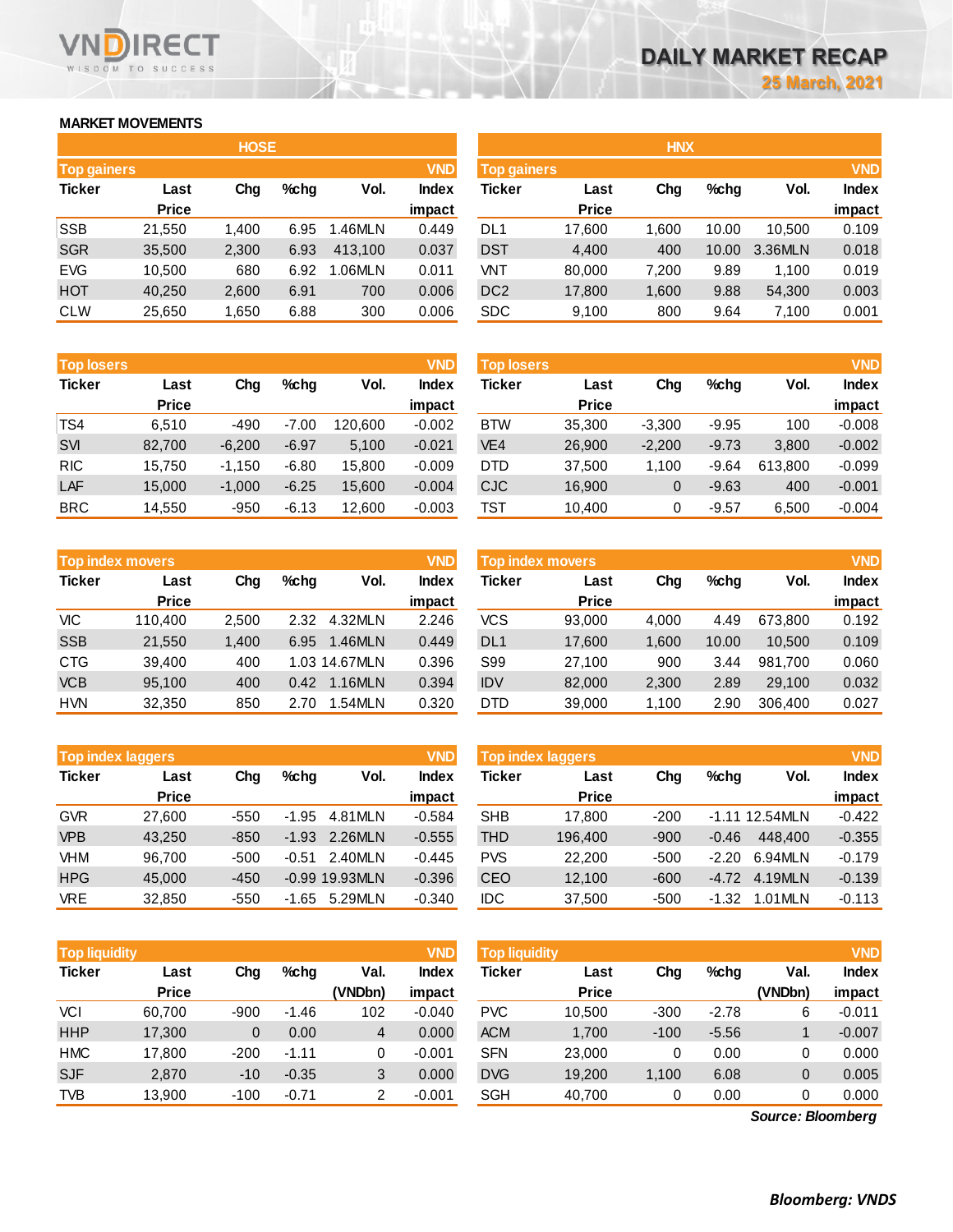

# **FOREIGN ACTIVITIES**

| <b>Volume (Mn'shs)</b> | <b>HOSE</b> | <b>HNX</b> | Value (VND'bn)        | <b>HOSE</b> | <b>HNX</b>       |
|------------------------|-------------|------------|-----------------------|-------------|------------------|
| <b>BUY</b>             | 26.5        | 0.3        | <b>BUY</b>            | 1.645.2     | 11.7             |
| % of market            | 4.0%        | 0.3%       | % of market           | 9.7%        | 0.7%             |
| <b>SELL</b>            | 37.1        | 0.5        | <b>SELL</b>           | 1,388.6     | 8.6              |
| % of market            | 5.6%        | 0.5%       | % of market           | 8.2%        | 0.5%             |
| <b>NET BUY (SELL)</b>  | (10.7)      | (0.2)      | <b>NET BUY (SELL)</b> | 256.6       | 3.0 <sub>2</sub> |

*Source: HSX, HNX*



**Foreign net buy/sell (30 days) in VND'bn**

HOSE HNX

| <b>YTD ACCUMULATION</b> |             |            |                       |             |            |
|-------------------------|-------------|------------|-----------------------|-------------|------------|
| <b>Volume (MIn'shs)</b> | <b>HOSE</b> | <b>HNX</b> | Value (VND'bn)        | <b>HOSE</b> | <b>HNX</b> |
| <b>BUY</b>              | 1,807.0     | 58.9       | <b>BUY</b>            | 74,690.5    | 1,064.1    |
| % of market             | 5.1%        | 0.7%       | % of market           | 8.8%        | $0.6\%$    |
| <b>SELL</b>             | 2,377.3     | 78.0       | <b>SELL</b>           | 92,932.1    | 1,351.4    |
| % of market             | 6.8%        | 1.0%       | % of market           | 10.9%       | 0.8%       |
| <b>NET BUY (SELL)</b>   | (570.2)     | (19.1)     | <b>NET BUY (SELL)</b> | (18, 241.6) | (287.4)    |

*Source: HSX, HNX*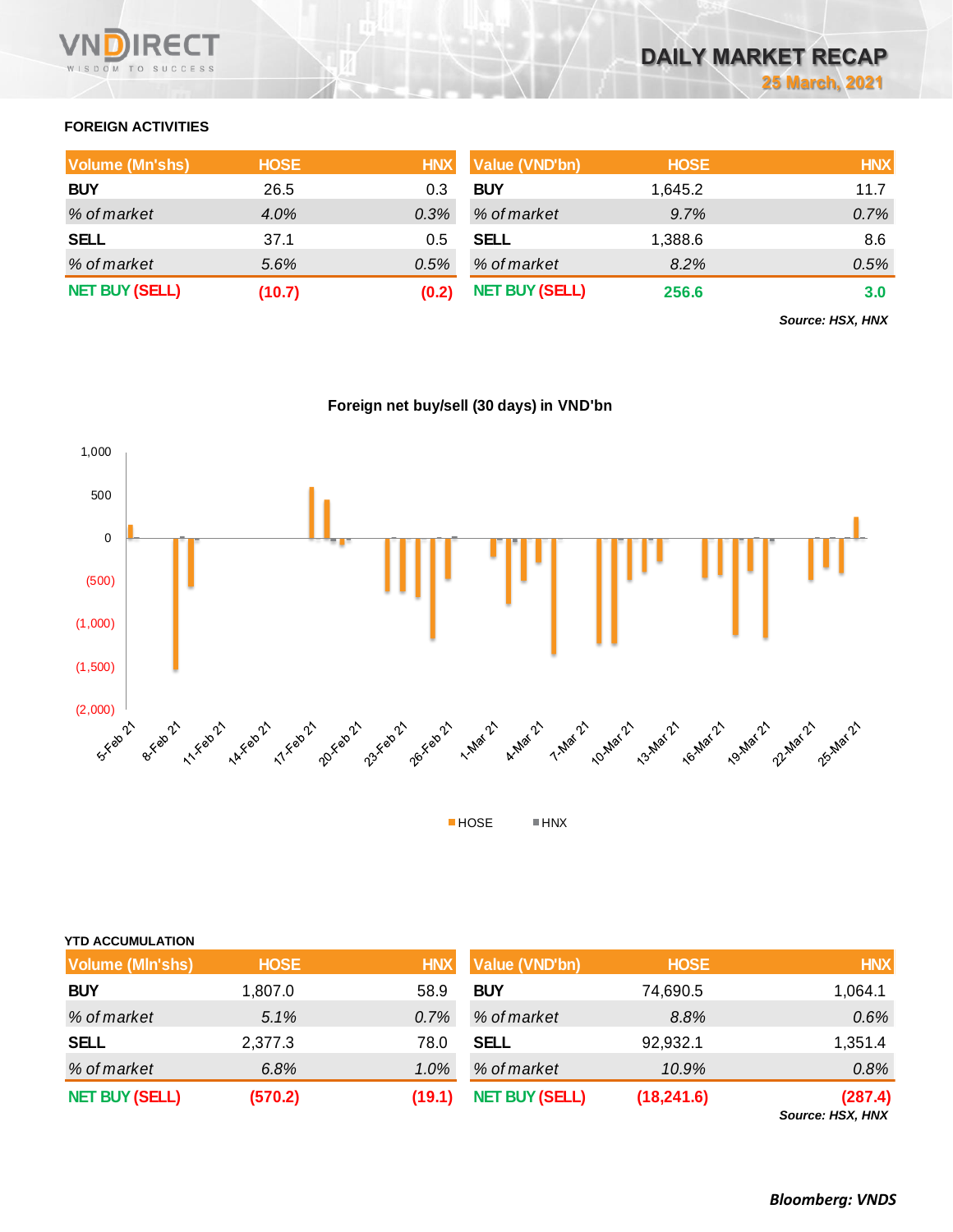## **FOREIGN ACTIVITIES**

WISDOM TO SUCCESS

RECT

|               |                               | <b>HOSE</b> |         |       |               | <b>HNX</b>      |                               |        |         |       |               |
|---------------|-------------------------------|-------------|---------|-------|---------------|-----------------|-------------------------------|--------|---------|-------|---------------|
|               | Top buy by foreigners (value) |             |         |       | <b>VND'bn</b> |                 | Top buy by foreigners (value) |        |         |       | <b>VND'bn</b> |
| <b>Ticker</b> | Last                          | Chg         | %chg    | Value | <b>Index</b>  | <b>Ticker</b>   | Last                          | Chg    | %chg    | Value | Index         |
|               | <b>Price</b>                  |             |         |       | impact        |                 | <b>Price</b>                  |        |         |       | impact        |
| <b>VIC</b>    | 110,400                       | 2,500       | 2.32    | 845.3 | 2.246         | <b>VCS</b>      | 93,000                        | 4,000  | 4.49    | 7.6   | 0.000         |
| <b>VHM</b>    | 96,700                        | $-500$      | $-0.51$ | 123.0 | $-0.445$      | DP <sub>3</sub> | 143,500                       | 500    | 0.35    | 0.8   | 0.000         |
| <b>DXG</b>    | 23,950                        | $-200$      | $-0.83$ | 122.4 | $-0.028$      | <b>BVS</b>      | 21,400                        | $-100$ | $-0.47$ | 0.6   | 0.000         |
| <b>HPG</b>    | 45,000                        | $-450$      | $-0.99$ | 38.7  | $-0.396$      | IDJ             | 16,400                        | $-500$ | $-2.96$ | 0.5   | 0.000         |
| <b>VCB</b>    | 95,100                        | 400         | 0.42    | 35.9  | 0.394         | <b>ITQ</b>      | 5,700                         | 500    | 9.62    | 0.2   | 0.000         |

|               | Top sell by foreigners (value) |        |         |       | <b>VND'bn</b> | Top sell by foreigners (value) |              | <b>VND'bn</b> |         |       |        |
|---------------|--------------------------------|--------|---------|-------|---------------|--------------------------------|--------------|---------------|---------|-------|--------|
| <b>Ticker</b> | Last                           | Chg    | %chg    | Value | Index         | Ticker                         | Last         | Chg           | %chg    | Value | Index  |
|               | <b>Price</b>                   |        |         |       | impact        |                                | <b>Price</b> |               |         |       | impact |
| <b>VNM</b>    | 98,500                         | $-200$ | $-0.20$ | 166.4 | $-0.111$      | <b>VCS</b>                     | 93,000       | 4,000         | 4.49    | 3.5   | 0.000  |
| <b>VHM</b>    | 96,700                         | $-500$ | $-0.51$ | 143.3 | $-0.445$      | <b>AMV</b>                     | 12,200       | $-500$        | $-3.94$ | 1.0   | 0.000  |
| <b>DXG</b>    | 23,950                         | $-200$ | $-0.83$ | 121.1 | $-0.028$      | <b>PVC</b>                     | 10,500       | $-300$        | $-2.78$ | 1.0   | 0.000  |
| <b>CTG</b>    | 39,400                         | 400    | 1.03    | 105.3 | 0.396         | <b>HHG</b>                     | 2,700        | 200           | 8.00    | 0.4   | 0.000  |
| <b>VIC</b>    | 110,400                        | 2,500  | 2.32    | 100.6 | 2.246         | <b>KTS</b>                     | 17,000       | $-1,800$      | $-9.57$ | 0.3   | 0.000  |

| Top net buy by foreigners (value) |              |        |         |       | <b>VND'bn</b> | Top net buy by foreigners (value) |              | <b>VND'bn</b> |         |       |        |
|-----------------------------------|--------------|--------|---------|-------|---------------|-----------------------------------|--------------|---------------|---------|-------|--------|
| <b>Ticker</b>                     | Last         | Chg    | %chg    | Value | <b>Index</b>  | Ticker                            | Last         | Chg           | %chg    | Value | Index  |
|                                   | <b>Price</b> |        |         |       | impact        |                                   | <b>Price</b> |               |         |       | impact |
| <b>VIC</b>                        | 110,400      | 2,500  | 2.32    | 744.7 | 2.246         | VCS                               | 93,000       | 4,000         | 4.49    | 4.1   | 0.000  |
| <b>NVL</b>                        | 80,000       | 200    | 0.25    | 33.2  | 0.052         | DP <sub>3</sub>                   | 143,500      | 500           | 0.35    | 0.8   | 0.000  |
| GAS                               | 90,300       | 200    | 0.22    | 24.1  | 0.102         | IDJ                               | 16,400       | $-500$        | $-2.96$ | 0.5   | 0.000  |
| <b>KBC</b>                        | 38,200       | $-600$ | $-1.55$ | 22.8  | $-0.076$      | <b>BVS</b>                        | 21,400       | $-100$        | $-0.47$ | 0.4   | 0.000  |
| <b>FUEVFVND</b>                   | 19,620       | $-180$ | $-0.91$ | 20.9  | 0.000         | <b>ITQ</b>                        | 5,700        | 500           | 9.62    | 0.2   | 0.000  |

|               | Top net sell by foreigners (value) |        |         |          |              | Top net sell by foreigners (value) |              |          |         |         | <b>VND'bn</b> |
|---------------|------------------------------------|--------|---------|----------|--------------|------------------------------------|--------------|----------|---------|---------|---------------|
| <b>Ticker</b> | Last                               | Chg    | $%$ chg | Value    | <b>Index</b> | Ticker                             | Last         | Chg      | %chg    | Value   | Index         |
|               | <b>Price</b>                       |        |         |          | impact       |                                    | <b>Price</b> |          |         |         | impact        |
| <b>VNM</b>    | 98,500                             | $-200$ | $-0.20$ | $-132.4$ | $-0.111$     | AMV                                | 12,200       | $-500$   | $-3.94$ | $-0.98$ | 0.000         |
| <b>CTG</b>    | 39,400                             | 400    | 1.03    | $-91.8$  | 0.396        | <b>PVC</b>                         | 10,500       | $-300$   | $-2.78$ | $-0.96$ | 0.000         |
| SSI           | 30,800                             | $-500$ | $-1.60$ | $-63.0$  | $-0.080$     | <b>HHG</b>                         | 2,700        | 200      | 8.00    | $-0.37$ | 0.000         |
| <b>HPG</b>    | 45,000                             | $-450$ | $-0.99$ | $-52.9$  | $-0.396$     | <b>KTS</b>                         | 17,000       | $-1,800$ | $-9.57$ | $-0.34$ | 0.000         |
| <b>MBB</b>    | 27,550                             | $-50$  | $-0.18$ | $-45.3$  | $-0.037$     | <b>MBG</b>                         | 7,200        | 0        | 0.00    | $-0.24$ | 0.000         |

*25-Mar-21*

*Source: Bloomberg, HOSE, HNX*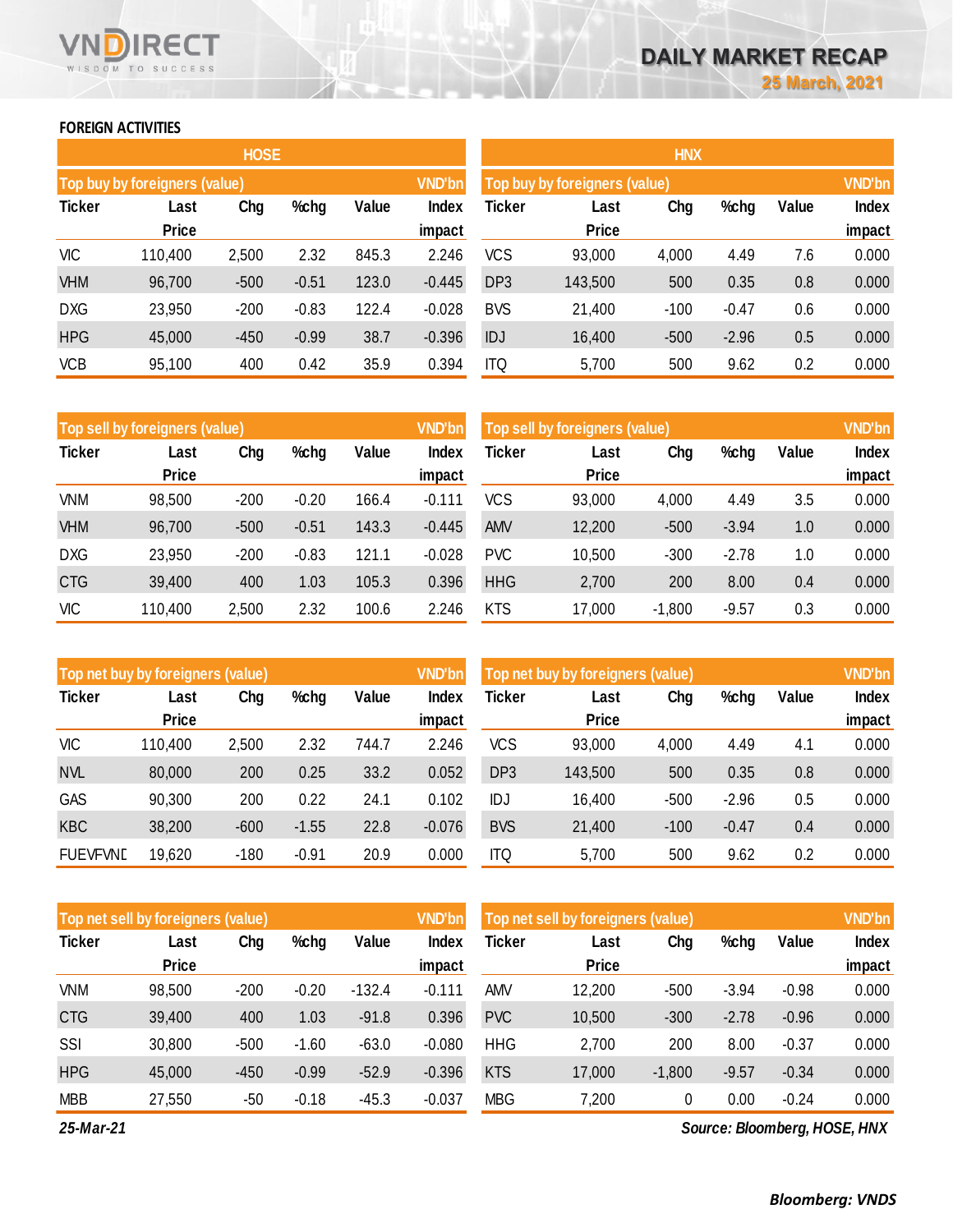**25 March, 2021**

## **TOP 60 MARKET CAP STOCKS SNAPSHOT ON HOSE**

RECT

|                                           |                            |               |                        |               |                |                                                   |               |              |                                               |                          | <b>25 March, 2021</b> |                 |                    |
|-------------------------------------------|----------------------------|---------------|------------------------|---------------|----------------|---------------------------------------------------|---------------|--------------|-----------------------------------------------|--------------------------|-----------------------|-----------------|--------------------|
| TOP 60 MARKET CAP STOCKS SNAPSHOT ON HOSE |                            |               |                        |               |                |                                                   |               |              |                                               |                          |                       |                 |                    |
| No. Ticker                                | <b>Price</b><br><b>VND</b> | 1M            | Price change (%)<br>3M | 6M            | <b>US\$mln</b> | Mkt. Cap Outs. Vol. Float ratio<br><b>MIn'shs</b> | $\frac{9}{6}$ |              | Avail. Fil Ave. daily vol.<br>% (30 days-shs) | P/E<br>$\pmb{\chi}$      | P/B<br>$\pmb{\chi}$   | <b>ROE</b><br>% | <b>ROA</b><br>$\%$ |
| 1 VIC VM                                  | 110,400                    | 1.4           | 4.2                    | 19.0          | 16,176         | 3,382                                             | 23.2          | 22.7         | 1,333,617                                     | 70.4                     | 4.8                   | 6.7             | 1.2                |
| 2 VCB VM                                  | 95,100                     | $-3.2$        | $-2.6$                 | 10.6          | 15,279         | 3,709                                             | 25.2          | 6.5          | 1,372,720                                     | 19.1                     | 3.6                   | 20.5            | 1.4                |
| 3 VHM VM                                  | 96,700                     | $-5.9$        | 10.4                   | 25.4          | 13,779         | 3,290                                             | 20.7          | 26.7         | 2,516,703                                     | 11.4                     | 3.7                   | 39.1            | 13.5               |
| 4 VNM VM                                  | 98,500                     | $-5.8$        | $-9.6$                 | $-7.4$        | 8,918          | 2,090                                             | 35.2          | 43.7         | 3,067,147                                     | 20.7                     | 6.6                   | 33.9            | 23.8               |
| 5 GAS VM                                  | 90,300                     | 1.2           | 7.2                    | 23.5          | 7,487          | 1,914                                             | 4.2           | 46.2         | 1,044,427                                     | 22.4                     | 3.6                   | 16.1            | 12.5               |
| 6 BID VM                                  | 42,250                     | $-1.6$        | $-9.3$                 | 3.6           | 7,361          | 4,022                                             | 19.0          | 12.9         | 2,271,667                                     | 24.3                     | 2.2                   | 9.3             | 0.5                |
| 7 HPG VM                                  | 45,000                     | 1.9           | 10.4                   | 74.8          | 6,459          | 3,313                                             | 53.8          | 18.7         | 20,217,810                                    | 11.1                     | 2.5                   | 25.2            | 11.5               |
| 8 CTG VM                                  | 39,400                     | 5.6           | 13.5                   | 50.4          | 6,355          | 3,723                                             | 35.5          | 2.5          | 11,074,970                                    | 10.7                     | 1.7                   | 16.9            | 1.1                |
| 9 TCB VM                                  | 39,350                     | 0.6           | 33.2                   | 75.7          | 5,974          | 3,505                                             | 70.0          | 0.0          | 13,500,720                                    | 11.2                     | 1.9                   | 18.1            | 3.0                |
| 10 SAB VM                                 | 175,000                    | $-6.7$        | $-11.6$                | $-6.4$        | 4,861          | 641                                               | 10.4          | 37.0         | 127,650                                       | 24.8                     | 5.6                   | 24.4            | 17.4               |
| 11 GVR VM<br>12 VPB VM                    | 27,600<br>43,250           | $-4.5$<br>9.2 | $-5.2$<br>33.1         | 129.0<br>85.6 | 4,782<br>4,599 | 4,000<br>2,455                                    | 100.0<br>73.4 | 12.4<br>0.0  | 4,183,297<br>5,799,887                        | 25.8<br>10.1             | 2.3<br>2.0            | 9.1<br>21.9     | 5.4                |
| 13 MSN VM                                 | 86,000                     | $-4.0$        | 4.2                    | 57.2          | 4,376          | 1,175                                             | 38.4          | 16.8         | 1,217,653                                     | 81.6                     | 6.3                   | 4.2             | 2.6<br>1.2         |
| 14 NVL VM                                 | 80,000                     | 0.0           | 21.7                   | 27.4          | 3,434          | 991                                               | 23.8          | 32.0         | 2,303,663                                     | 20.1                     | 3.1                   | 16.3            | 3.3                |
| 15 MBB VM                                 | 27,550                     | 0.9           | 20.4                   | 63.1          | 3,340          | 2,799                                             | 65.8          | 0.1          | 18,019,720                                    | 9.3                      | 1.6                   | 19.2            | 1.8                |
| 16 VRE VM                                 | 32,850                     | $-2.7$        | 7.9                    | 15.7          | 3,234          | 2,272                                             | 31.2          | 18.4         | 5,021,594                                     | 31.3                     | 2.5                   | 8.5             | 6.3                |
| 17 PLX VM                                 | 56,200                     | $-3.8$        | 5.8                    | 8.9           | 3,028          | 1,244                                             | 0.3           | 3.6          | 2,805,423                                     | 89.0                     | 3.2                   | 4.4             | 1.6                |
| 18 ACB VM                                 | 32,050                     | $-1.1$        | 14.7                   | <b>N/A</b>    | 3,001          | 2,162                                             | 80.5          | 0.0          | 10,389,580                                    | 9.0                      | 2.0                   | 24.3            | 1.9                |
| 19 VJC VM                                 | 128,100                    | $-5.1$        | 1.7                    | 21.3          | 2,907          | 524                                               | 44.3          | 10.9         | 632,090                                       | 969.9                    | 4.5                   | 0.5             | 0.1                |
| 20 FPT VM                                 | 76,600                     | 0.5           | 33.0                   | 50.8          | 2,601          | 784                                               | 77.6          | 0.0          | 2,527,103                                     | 16.9                     | 3.8                   | 23.8            | 9.4                |
| 21 MWG VM                                 | 128,800                    | $-5.1$        | 8.7                    | 28.2          | 2,601          | 466                                               | 79.1          | 0.0          | 977,297                                       | 14.9                     | 3.8                   | 28.4            | 8.9                |
| 22 BCM VM                                 | 55,800                     | $-4.6$        | 31.6                   | 36.8          | 2,502          | 1,035                                             | 100.0         | 47.0         | 47,067                                        | 32.3                     | 3.7                   | <b>N/A</b>      | <b>N/A</b>         |
| 23 VIB VM                                 | 43,100                     | 12.1          | 31.4                   | <b>N/A</b>    | 2,071          | 1,109                                             | 73.3          | 0.0          | 797,573                                       | 10.3                     | 2.7                   | <b>N/A</b>      | <b>N/A</b>         |
| 24 HVN VM                                 | 32,350                     | 11.6          | 14.9                   | 21.2          | 1,988          | 1,418                                             | 3.9           | 20.8         | 1,505,453                                     | <b>N/A</b>               | 7.2                   | $-88.4$         | $-15.6$            |
| 25 BVHVM                                  | 59,400                     | $-0.3$        | $-4.0$                 | 20.0          | 1,910          | 742                                               | 31.9          | 21.4         | 790,800                                       | 28.5                     | 2.2                   | 7.9             | 1.1                |
| 26 HDB VM                                 | 25,600                     | 0.4           | 6.7                    | 35.6          | 1,767          | 1,594                                             | 66.8          | 4.7          | 4,483,754                                     | 9.6                      | 1.8                   | 20.2            | 1.5                |
| 27 STB VM                                 | 18,750                     | 1.4           | 10.6                   | 41.0          | 1,465          | 1,804                                             | 96.4          | 14.5         | 23,023,360                                    | 12.6                     | 1.2                   | 9.6             | 0.6                |
| 28 POW VM                                 | 12,600                     | $-0.8$        | 2.4                    | 24.1          | 1,278          | 2,342                                             | 87.9          | 44.8         | 15,356,190                                    | 13.4                     | 1.0                   | 7.9             | 4.0                |
| 29 TPB VM<br>30 PDR VM                    | 26,900<br>62,200           | $-1.6$        | $-0.9$                 | 39.9<br>90.2  | 1,202<br>1,174 | 1,032<br>436                                      | 54.3<br>37.4  | 0.0          | 3,993,227                                     | 7.7                      | 1.7<br>5.3            | 23.5<br>25.0    | 1.9<br>8.3         |
| 31 OCB VM                                 | 23,550                     | 10.0<br>12.7  | 39.6<br><b>N/A</b>     | <b>N/A</b>    | 1,118          | 1,096                                             | 99.5          | 46.6<br>1.9  | 3,925,945<br>4,340,627                        | 23.1<br><b>N/A</b>       | 1.5                   | <b>N/A</b>      | <b>N/A</b>         |
| 32 MSB VM                                 | 21,750                     | 16.3          | 20.5                   | <b>N/A</b>    | 1,090          | 1,157                                             | 99.3          | 0.0          | 4,555,697                                     | <b>N/A</b>               | 1.4                   | <b>N/A</b>      | <b>N/A</b>         |
| 33 EIB VM                                 | 19,000                     | 5.0           | $-0.5$                 | 11.1          | 1,012          | 1,229                                             | 94.0          | 0.2          | 454,677                                       | 21.8                     | 1.4                   | 6.6             | 0.7                |
| 34 SSIVM                                  | 30,800                     | $-7.9$        | 1.7                    | 87.2          | 862            | 646                                               | 85.7          | 58.0         | 12,151,070                                    | 14.7                     | 1.9                   | 13.1            | 4.0                |
| 35 PNJ VM                                 | 85,000                     | $1.2$         | 9.4                    | 37.1          | 837            | 227                                               | 80.4          | 0.0          | 471,453                                       | 18.8                     | 3.7                   | 20.9            | 12.5               |
| 36 VCG VM                                 | 43,500                     | $-9.4$        | <b>N/A</b>             | <b>N/A</b>    | 832            | 442                                               | 42.2          | 48.8         | 261,050                                       | 11.7                     | 2.7                   | 24.8            | 8.4                |
| 37 KBC VM                                 | 38,200                     | $-2.3$        | 73.2                   | 169.0         | 777            | 470                                               | 64.2          | 26.7         | 5,571,374                                     | 105.1                    | 1.9                   | 1.8             | 0.9                |
| 38 KDH VM                                 | 30,900                     | $-4.6$        | 8.6                    | 27.7          | 748            | 559                                               | 82.6          | 14.2         | 1,567,313                                     | 15.1                     | 2.1                   | 14.6            | 8.5                |
| 39 LPB VM                                 | 15,950                     | 9.2           | 28.6                   | <b>N/A</b>    | 742            | 1,075                                             | 87.5          | 0.0          | 11,958,410                                    | 9.2                      | 1.2                   | <b>N/A</b>      | <b>N/A</b>         |
| 40 BHN VM                                 | 71,400                     | $-2.2$        | $-6.1$                 | $-1.0$        | 717            | 232                                               | 0.9           | 31.5         | 4,033                                         | 23.4                     | 3.2                   | 14.6            | 9.3                |
| 41 REE VM                                 | 53,400                     | $-5.3$        | 11.3                   | 32.2          | 715            | 309                                               | 55.9          | 0.0          | 957,243                                       | 10.2                     | 1.4                   | 14.9            | 8.1                |
| 42 VGC VM                                 | 34,000                     | $-9.2$        | 26.9                   | 44.7          | 660            | 448                                               | 14.9          | 42.5         | 364,313                                       | 25.4                     | 2.4                   | 9.5             | 2.9                |
| 43 SBT VM                                 | 22,150                     | 0.9           | 6.0                    | 45.7          | 592            | 617                                               | 25.3          | 92.1         | 4,312,870                                     | 23.4                     | 1.8                   | 7.4             | 3.2                |
| 44 DHG VM                                 | 100,000                    | $-1.0$        | $-4.4$                 | $-4.9$        | 566            | 131                                               | 5.2           | 45.4         | 10,497                                        | 18.4                     | 3.7                   | 20.5            | 17.2               |
| 45 LGC VM                                 | 67,000                     | $-20.2$       | $-6.9$                 | 18.4          | 560            | 193                                               | 0.2           | 4.0          | 2,273                                         | 39.0                     | 4.2                   | 10.9            | 2.9                |
| 46 HNG VM                                 | 11,400                     | 0.0           | $-19.7$                | $-5.8$        | 547            | 1,109                                             | 34.4          | 48.8         | 8,762,590                                     | 588.2                    | 1.5                   | 0.2             | 0.1                |
| 47 DXG VM<br>48 HSG VM                    | 23,950                     | 4.1<br>5.8    | 57.6<br>22.7           | 133.7<br>79.0 | 538<br>525     | 518<br>444                                        | 82.0<br>68.4  | 15.3<br>41.7 | 8,183,087                                     | <b>N/A</b><br>8.1        | 2.0<br>1.7            | $-7.5$<br>24.3  | -2.3<br>9.1        |
| 49 KDC VM                                 | 27,300<br>51,000           | 6.3           | 37.1                   | 36.9          | 505            | 229                                               | 54.5          | 73.5         | 8,962,720<br>1,161,773                        | 51.2                     | 2.0                   | 3.5             | 1.7                |
| 50 GEX VM                                 | 22,000                     | 4.8           | $-4.8$                 | $-8.5$        | 459            | 482                                               | 67.6          | 38.6         | 5,714,657                                     | 13.2                     | 1.6                   | 12.0            | 3.3                |
| 51 VCIVM                                  | 60,700                     | 12.4          | 15.2                   | 114.5         | 435            | 166                                               | 64.1          | 73.5         | 1,237,210                                     | 13.0                     | 2.2                   | 17.9            | 9.8                |
| 52 DGC VM                                 | 67,300                     | 2.7           | 39.0                   | 57.2          | 434            | 149                                               | 62.1          | 46.7         | 898,213                                       | 11.7                     | 2.6                   | 23.6            | 17.1               |
| 53 GMD VM                                 | 33,000                     | 0.0           | 2.6                    | 38.7          | 431            | 301                                               | 80.4          | 11.1         | 2,485,387                                     | 29.1                     | 1.7                   | 5.7             | 3.7                |
| 54 DIG VM                                 | 30,350                     | $-2.9$        | 15.8                   | 108.6         | 414            | 315                                               | 35.3          | 47.9         | 4,479,270                                     | 14.5                     | 2.0                   | 14.9            | 6.5                |
| 55 APH VM                                 | 48,500                     | $-6.5$        | $-16.1$                | $-14.1$       | 410            | 195                                               | 100.0         | 56.6         | 1,005,642                                     | 107.2                    | 4.1                   | <b>N/A</b>      | ΝA                 |
| 56 NLG VM                                 | 34,300                     | $-5.6$        | 17.5                   | 34.5          | 409            | 275                                               | 51.9          | 2.8          | 1,631,303                                     | 11.0                     | 1.6                   | 14.7            | 6.8                |
| 57 HPX VM                                 | 35,300                     | $-8.2$        | 23.9                   | 35.8          | 404            | 264                                               | 33.7          | 35.1         | 1,011,293                                     | 34.0                     | 2.9                   | 8.9             | 4.0                |
| 58 HCM VM                                 | 30,000                     | 2.4           | $-3.2$                 | 48.5          | 396            | 305                                               | 39.7          | 53.7         | 4,412,294                                     | 17.3                     | 2.1                   | 12.1            | 5.3                |
| 59 PVD VM                                 | 21,700                     | $-7.5$        | 50.7                   | 87.1          | 396            | 421                                               | 49.4          | 41.9         | 11,451,500                                    | 76.2                     | 0.7                   | 1.3             | 0.9                |
| 60 DCM VM                                 | 16,700                     | 24.6          | 21.0                   | 62.9          | 383            | 529                                               | 24.4          | 45.8         | 4,222,174                                     | 16.4                     | 1.4                   | 8.7             | 7.0                |
|                                           |                            |               |                        |               |                |                                                   |               |              |                                               | <b>Source: Bloomberg</b> |                       | 25 Mar          |                    |